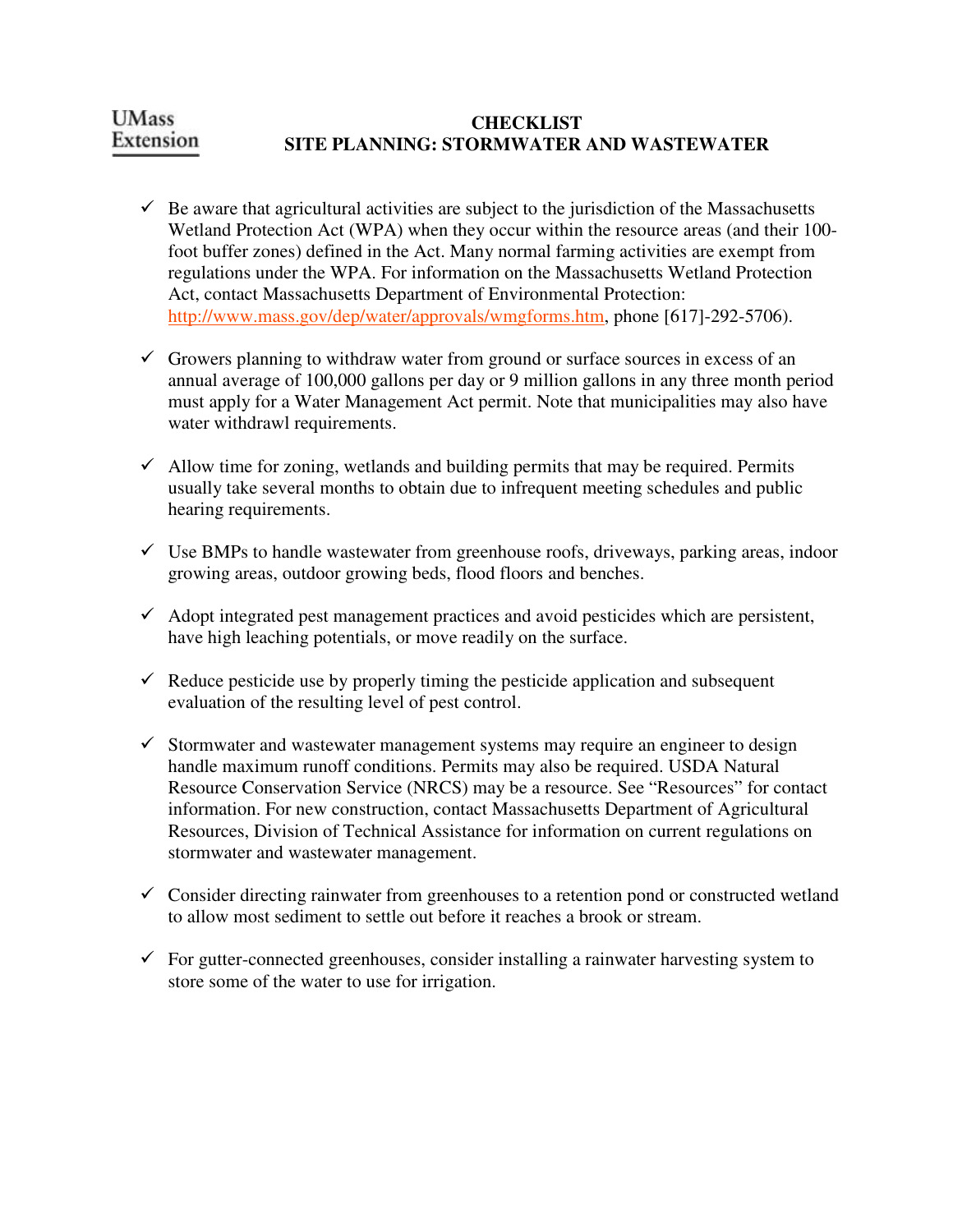# **SITE PLANNING: STORMWATER AND WASTEWATER**

As greenhouse operations add more growing space, support buildings and vehicle access area, stormwater and wastewater management becomes more important. Good management, including site planning, source controls and pollution prevention can help growers reduce environmental impact and keep water resources clean.

# **Slope**

Sites where greenhouses are located should have a gentle slope to the south for good winter light and protection from northerly winds and to provide drainage of rain and runoff. A fairly level site with a 1% to 2% slope reduces site preparation costs. Greenhouses should be placed on a gravel base, 6" to 12" above grade. Swales between greenhouses are necessary to direct the water from the area.

# **Wetlands Protection Act and Water Management Act**

Wetland and water resources are found on many Massachusetts farms. These resource areas include (but are not limited to) streams, ponds, bogs, marshes, swamps, floodplains, isolated land subject to flooding, wet meadows, salt ponds, salt marshes, and fish runs. Agricultural activities are subject to the jurisdiction of the Massachusetts Wetland Protection Act (WPA) when they occur within the resource areas (and their 100-foot buffer zones) defined in the Act.

Many normal farming activities are exempt from regulations under the WPA. Others require a certain level of review by local Conservation Commissions. For information on the WPA, contact the Massachusetts Department of Environmental Protection http://www.mass.gov/dep/water/waterres.htm, phone [617]-292-5500.

The Water Management Act (WMA) authorizes the Massachusetts Department of Environmental Protection to regulate the quantity of water withdrawn from both surface and groundwater supplies. The WMA consists of a registration program and permit program. Persons planning to withdraw water from ground or surface sources for purposes in excess of an annual average of 100,000 gallons per day or 9 million gallons in any three month period must apply for a WMA permit. For information on the WMA, contact the Massachusetts Department of Environmental Protection http://www.mass.gov/dep/water/approvals/wmgforms.htm, phone [617]-292-5706.

### **Stormwater and Wastewater Management**

Best management practices should be used to handle wastewater from greenhouse roofs, driveways, parking areas, indoor growing areas, outdoor growing beds and flood floors and benches. Stormwater and wastewater management systems may require engineering design to handle maximum runoff conditions. Permits may also be required. USDA Natural Resource Conservation Service (NRCS) may be a resource. See "Resources" for contact information. Flow rates and nutrient/pesticide levels of the different sources should be monitored on a regular basis to have data available if questions arise by regulatory agencies. Collecting and reusing some of this water will reduce the environmental impact. For new construction, contact Massachusetts Department of Agricultural Resources, Division of Technical Assistance (under "Resources") for current regulations on stormwater and wastewater management.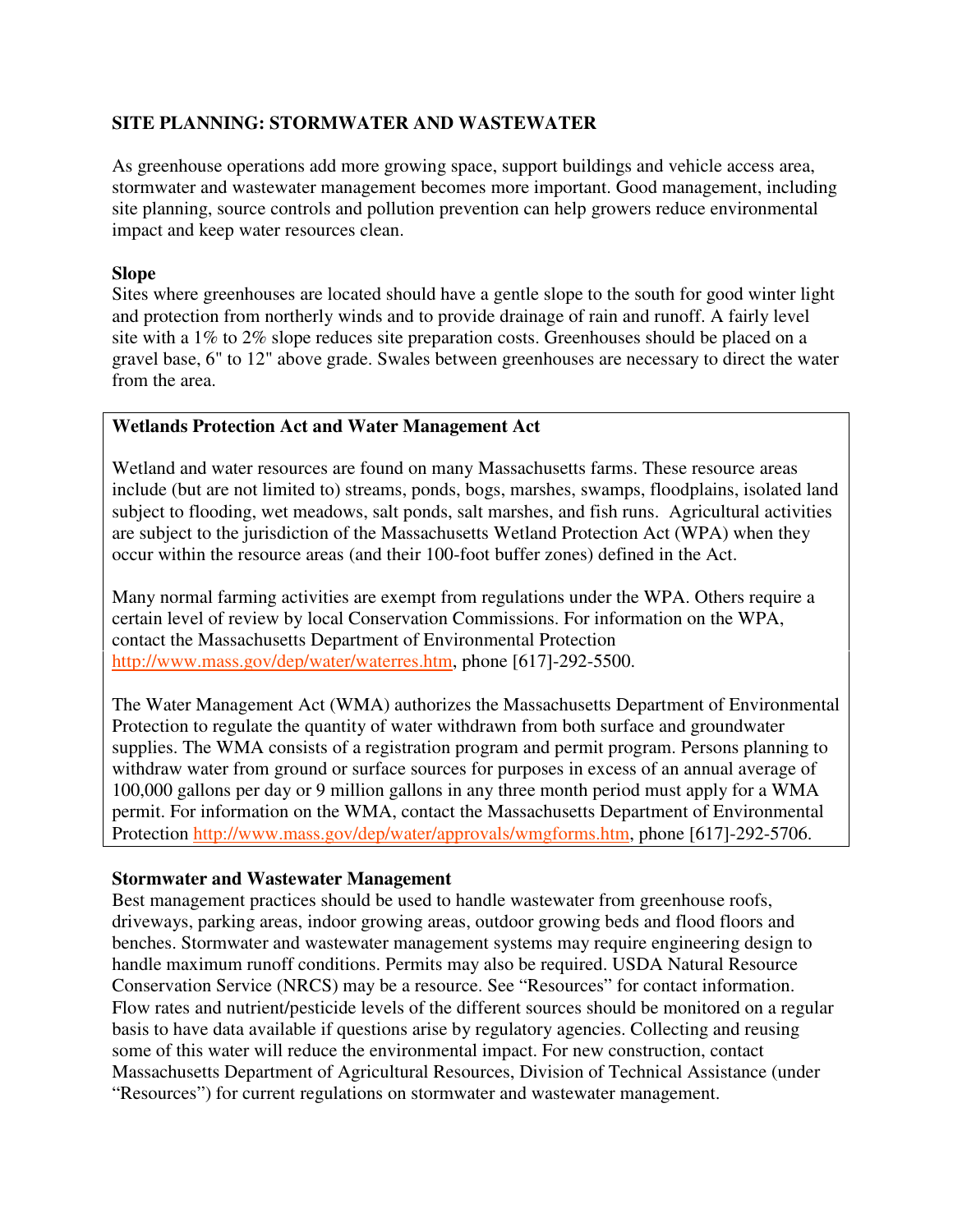#### **Rainwater**

In most operations, the greatest amount of water comes from building roofs. A one-inch rainfall on an acre of impervious surface such as a greenhouse roof or parking area amounts to about 27,000 gallons. This may come as intermittent rain over a day or two or it could come in as little as a few minutes in a heavy downpour. Good drainage design is required to handle this water without degrading the water with sediment, pollutants or debris.

Rainwater from greenhouses can be kept relatively clean with grass or stone lined swales. Directing this waster to a retention pond or constructed wetland will allow most sediment to settle out before it reaches a brook or stream.

For gutter-connected greenhouses, consideration should be given to installing a rainwater harvesting system to store some of the water for use for irrigation. See sections "Water: Supply and Sources" and "Water Quality for Crop Production".

### **Driveways and Parking Areas**

This space can add up to a significant amount of impervious area if it is paved. There is a greater impact if some of this is sloped. Non-paved driveways and parking areas should have a minimum of 10" of compacted gravel base with 2" of processed gravel on top. This allows for good drainage underneath. Maintaining a cross slope of 3% from the middle of the driveway to the edges will allow water flow off to a swale. A curtain drain with 6" filter fabric pipe on the uphill side will keep water from getting under the driveway. Where the grade is greater than 10%, the driveway should be paved with a minimum 3" of bituminous concrete laid in two courses. This will prevent erosion of the driveway.

Truck turn-arounds, dock and materials handling equipment areas should have a bituminous paving over a 12" minimum granular base. Adequate natural drainage or culverts should be installed to remove runoff. Drainage from paved areas with considerable vehicular traffic or where vehicles are parked should be filtered through a sediment/oil separator to remove sand, silt, oil and growing media before it is discharged to wetland or brook. For large impervious vehicle areas, it may be desirable to have the water directed to a retention pond for further settling.

# **Outdoor Growing Areas**

If uncovered, the leaching of irrigation water and rainfall from containers can add significant nutrients and pesticides to the runoff. In areas with heavy rains, placing a vinyl liner with drain tile buried in a few inches of gravel will allow runoff to be collected and treated before it reaches a wetland. A holding tank, detention basin or retention pond makes a good storage. Water can be treated for reuse or sent through a constructed wetland.

### **Constructed Wetlands**

The use of constructed wetlands has increased in recent years as an effective method of removing pollutants from wastewater. It is fairly simple consisting of a sediment trap, filter bed, wetland and retention pond.